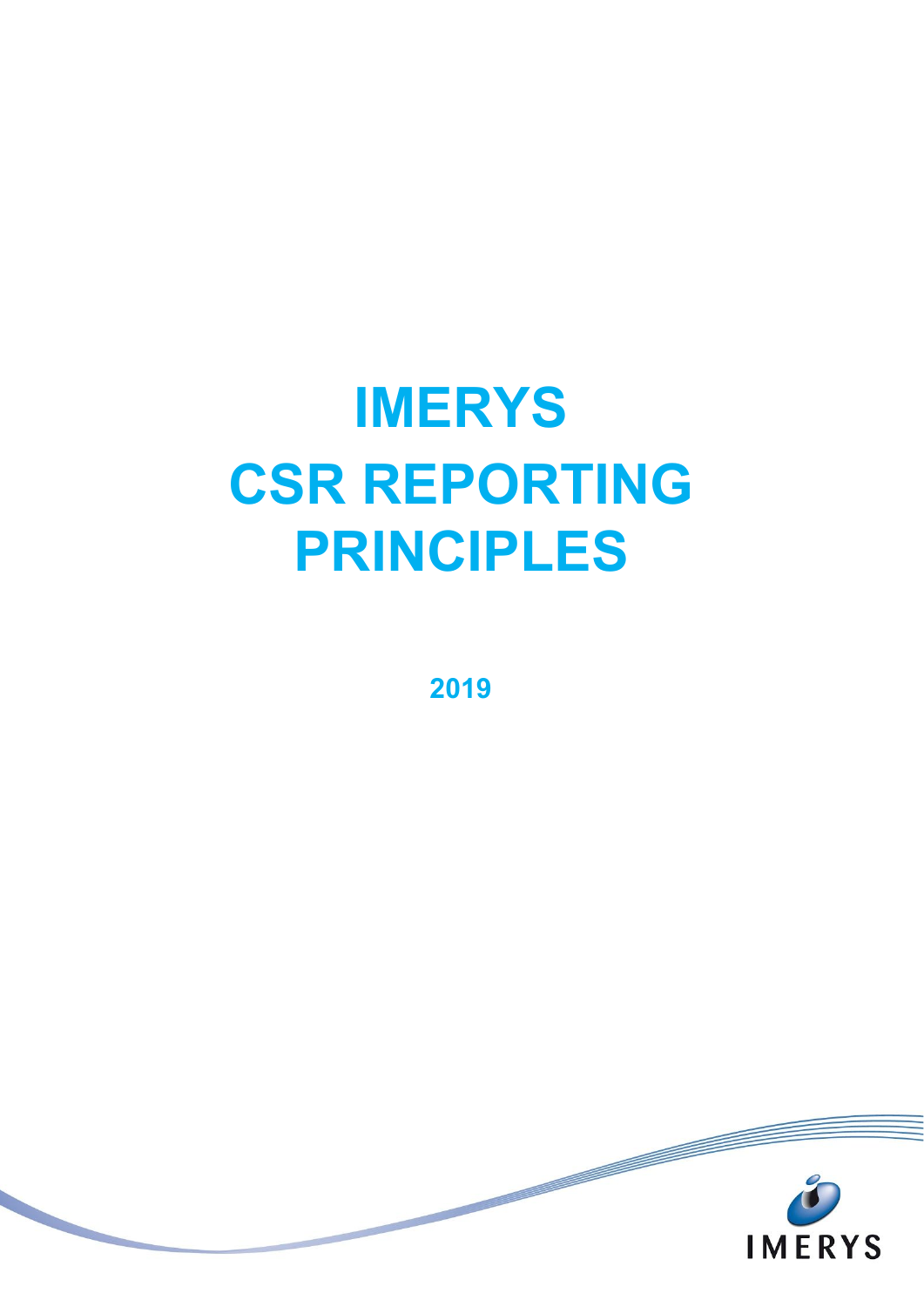## **MATERIALITY COMPLETENESS**

SustainAgility, the Group Corporate Social Responsibility (CSR) program, is articulated around three axes as outlined in the Group CSR Charter:

- **Empowering our people:** making sure employees and the people we work with stay healthy and safe, nurturing talent, promoting diversity & inclusion, fostering social dialogue and safeguarding human rights;
- **Caring for our planet**: protecting the environment, promoting non-energetic resources efficiency, preserving biodiversity, and acting on climate change;
- **Building for the future**: behaving ethically, operating fairly, ensuring responsible purchasing, engaging with communities and promoting sustainable products and technologies.

Imerys CSR reporting complies with the French "Déclaration de Performance Extra-Financière" (DPEF) Law<sup>1</sup> and other applicable French reporting obligations. The Group CSR program is based on frameworks such as the GRI's Sustainability Reporting Guidelines ("Core" option), the United Nations Global Compact, the United Nations Guiding Principles on Business and Human Rights, the Organization for Economic Co-operation and Development Guidelines, the International Organization for Standardization (ISO) 26000 and the ILO Fundamental Conventions.

Imerys CSR reporting covers all of the activities over which the Group exerts operational control. Imerys has structured the processes for data consolidation and quality control to ensure the reliability and auditability of the reporting, including several layers of internal verifications.

# **1. MATERIALITY COMPLETENESS**

A robust assessment of material CSR risks is fundamental to the definition of the Imerys CSR program. The objective is to identify the key issues, threats and opportunities for Imerys and its stakeholders that may negatively impact or have the capacity to create value.

The table 1 below shows the Imerys six CSR major pillars structured into 16 themes; each theme addressing several sub-themes. A materiality survey has been developed to understand Imerys internal and external stakeholders' opinions and expectations regarding these 16 CSR themes. Each feedback gives the level of criticality of each theme from 1 (Minor) to 6 (Critical) in terms of creation of positive or mitigation of negative impacts associated with Imerys.

The resulting materiality map emerges the priority issues helping in the definition and the continuous improvement of the CSR program. The materiality map is available in the 2019 Universal Registration Document on [Imerys.com.](https://www.imerys.com/sites/imerys.com/files/2020/03/30/IMERYS_URD%202019_Final_2.pdf)

| <b>AXIS</b>                     | <b>PILLAR</b>            | <b>THEME</b>                     | <b>SUB-THEME (examples)</b>                                                                                                                                           |
|---------------------------------|--------------------------|----------------------------------|-----------------------------------------------------------------------------------------------------------------------------------------------------------------------|
| <b>OUR PEOPLE</b><br>EMPOWERING | <b>SAFETY AND HEALTH</b> | Occupational Safety Management   | - Leadership & Accountability<br>- Compliance & Continuous<br>Improvement<br>- Behavioral-Based Safety<br>- Integrated Approach                                       |
|                                 |                          | Occupational Health Management   | - Health Leadership<br>- Health Organization<br>- Health Hazards and Exposure Control<br>- Health Exposure Monitoring<br>- Health and Business Performance            |
|                                 | <b>HUMAN CAPITAL</b>     | Human Rights and Labor Practices | - Promotion and compliance with the<br>Human Rights & ILO Fundamental<br>Conventions<br>- Reorganization Management<br>- Working Conditions<br>- Workplace Well-being |
|                                 |                          | Talents and Skills Management    | - Employment<br>- Career Development & Skills<br>Management<br>- Attraction & Retention                                                                               |

**Table 1: Imerys CSR Themes and sub-themes**

Decree n° 2017-1265 of August 9, 2017 taken for the application of the ordinance n° 2017-1180 of July 19, 2017 relating to the *publication of non-financial information by some large companies and certain groups of companies*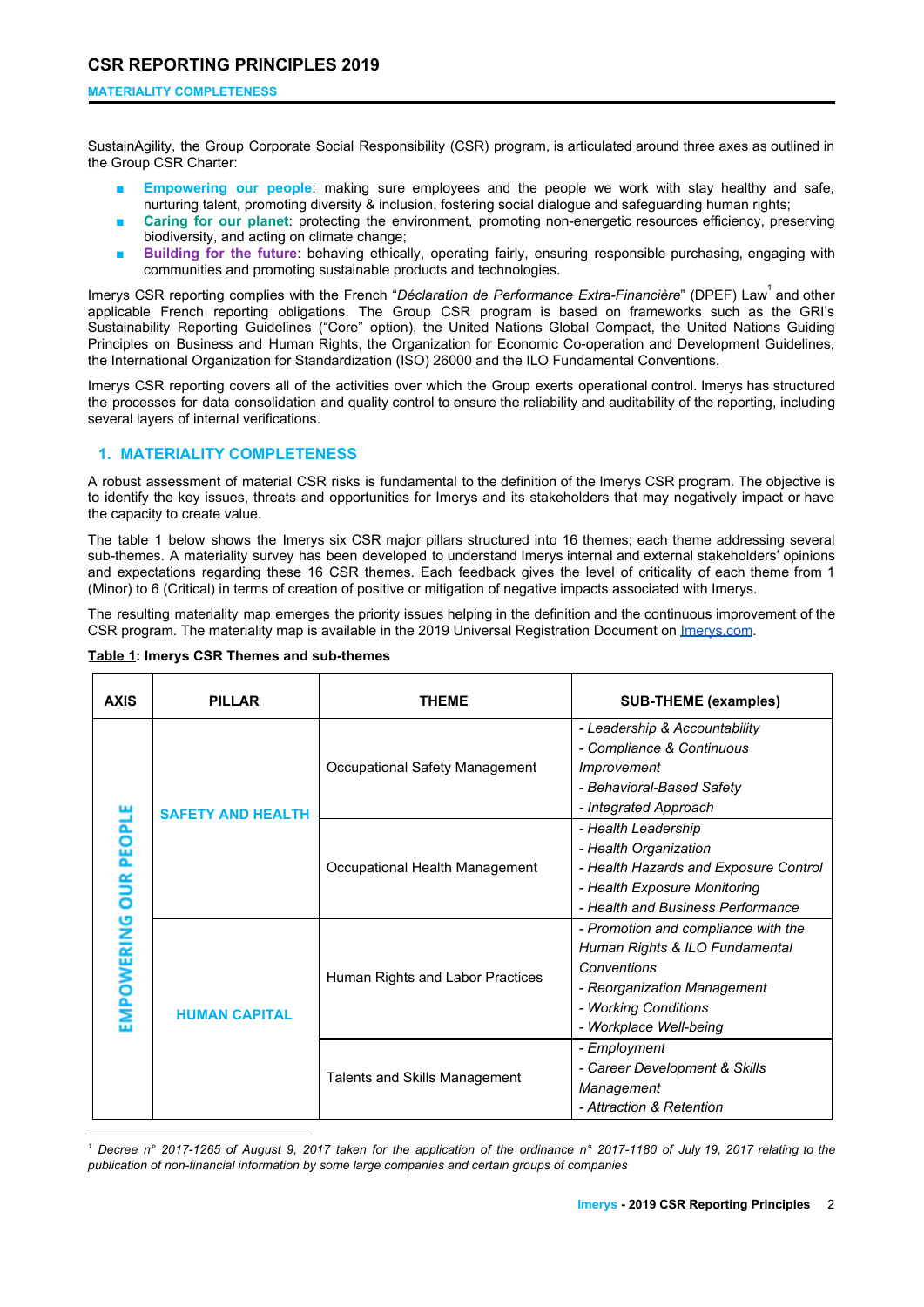# **MATERIALITY COMPLETENESS**

|                       |                                            |                                    | - Learning & Training               |
|-----------------------|--------------------------------------------|------------------------------------|-------------------------------------|
|                       |                                            |                                    | - Social Dialogue Organization      |
|                       |                                            | Social Dialogue                    | - Employee Commitment               |
|                       |                                            |                                    | - Non-discrimination                |
|                       |                                            |                                    | - Diversity of Management Bodies    |
|                       |                                            | Diversity and Inclusion            | - Diversity & Inclusion Program     |
|                       |                                            |                                    |                                     |
|                       | <b>ENVIRONMENTAL</b><br><b>STEWARDSHIP</b> | <b>Environmental Management</b>    | - Environmental Management System   |
|                       |                                            |                                    | - Environmental Regulatory          |
|                       |                                            |                                    | Compliance                          |
|                       |                                            |                                    | - Wastewater Management             |
|                       |                                            |                                    | - Waste Management                  |
|                       |                                            |                                    | - Hazardous Substances Management   |
|                       |                                            |                                    | - Noise & Vibration Management      |
|                       |                                            |                                    | - Air Emissions Management          |
| CARING FOR OUR PLANET |                                            |                                    | - Transportation Management         |
|                       |                                            |                                    | - Minerals Resources Optimization   |
|                       |                                            | Non-energetic Resources Efficiency | - Water Use Efficiency              |
|                       |                                            |                                    | - Other Raw Materials Rational Use  |
|                       |                                            | Biodiversity                       | - Biodiversity Conservation         |
|                       |                                            | and Land Rehabilitation            | - Land Use                          |
|                       | <b>CLIMATE CHANGE</b>                      | <b>Climate Change Strategy</b>     | - Global Approach to Climate Change |
|                       |                                            |                                    | - Energy Efficiency                 |
|                       |                                            |                                    | - Renewable Energy Sources          |
|                       |                                            |                                    | - Carbon Emissions Management       |
|                       |                                            | <b>Climate Solutions</b>           | - Innovative Climate Solutions      |
|                       | <b>BUSINESS CONDUCT</b>                    | Corporate Governance               | - Internal Organization             |
|                       |                                            |                                    | - Risks Assessment                  |
|                       |                                            |                                    | - Crisis Management                 |
| OR THE FUTURE         |                                            |                                    | - Relationships with Stakeholders   |
|                       |                                            | <b>Fair Operating Practices</b>    | - Business Ethics                   |
|                       |                                            |                                    | - Permitting & Property Rights      |
|                       |                                            | and Responsible Supply-Chain       | - Responsible Supply-Chain          |
|                       |                                            |                                    | Management                          |
|                       |                                            | <b>Community Engagement</b>        | - Territorial and Socio-Economic    |
| ╙                     |                                            |                                    | Impact Identification               |
| <b>BUILDING</b>       |                                            |                                    | - Support for socio-economic        |
|                       |                                            |                                    | development                         |
|                       | <b>PRODUCT</b><br><b>MANAGEMENT</b>        |                                    | - Product Market Sustainability     |
|                       |                                            | <b>Product Sustainability</b>      | - Product Footprints                |
|                       |                                            | Sustainable Technologies           | - Process Efficiency Approach       |
|                       |                                            |                                    |                                     |
|                       |                                            |                                    | - Technological upgrade             |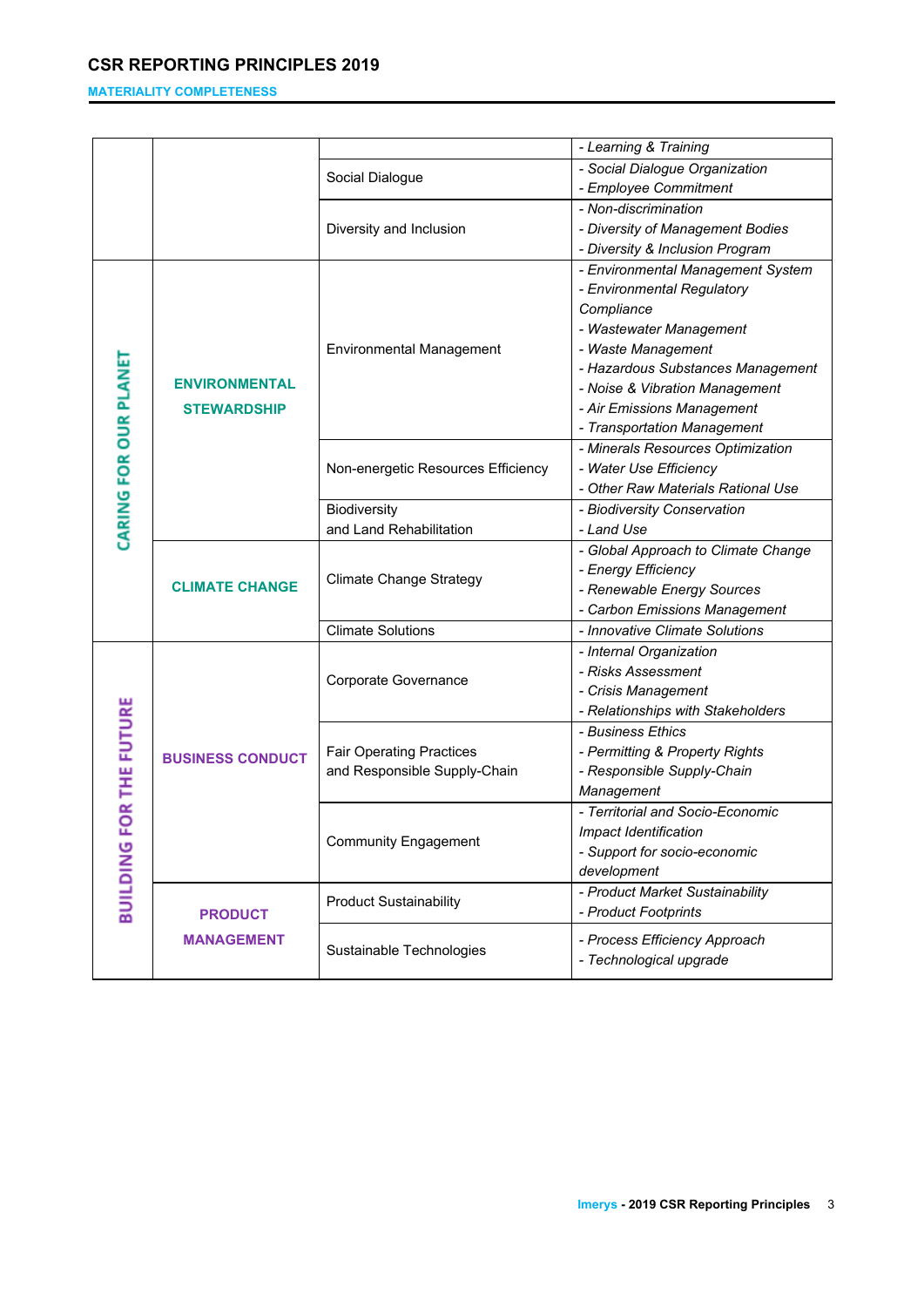#### **STAKEHOLDER INCLUSIVENESS**

## **2. STAKEHOLDER INCLUSIVENESS**

Imerys depends on the solid long-term relationships it develops with its key stakeholders; respecting the countries, communities and environments across the globe where its operations are located. As such, Imerys considers itself accountable to a wide variety of stakeholders, both internal and external.

The different stakeholders that have been involved to identify material issues come from different representative areas and include:

- Internal stakeholders: Executive management, senior management of businesses and functions, employees and employee representatives;
- External stakeholders: Local community members, shareholders and investors, banks and brokers, government authorities, business partners, suppliers, subcontractors, customers, professional associations, NGOs, and other stakeholders.

## **3. DATA COLLECTION AND CONSOLIDATION**

Data collection and consolidation follow reporting processes detailed in the reporting protocols published at Group level and are supported by different internal reporting systems.

The table 2 below is the list of the reporting items, as well as their frequency, scope and consolidation systems in 2019.

### **Table 2: Imerys Reporting Items**

| <b>Items</b>                           | <b>Frequency</b> | <b>Scope</b>      | <b>System</b>                  | <b>Remarks</b>                                                                                                                                                      |
|----------------------------------------|------------------|-------------------|--------------------------------|---------------------------------------------------------------------------------------------------------------------------------------------------------------------|
| Human<br>Resources                     | Monthly          | All               | Internal reporting<br>platform | Contractors not managed by Imerys and<br>performing non-core business tasks are<br>excluded; a monthly headcount report is<br>published internally                  |
| Safety and<br>Health                   | Monthly          | All               | Internal reporting<br>platform | Details of injury or illness are tracked with<br>internal incident tool; a monthly safety report<br>is published internally                                         |
| Energy,<br>Emissions and<br>Production | Monthly          | All               | Internal reporting<br>platform | In accordance with the GHG Protocol with<br>several minor exceptions (detailed in the next<br>sections below); a quarterly energy report is<br>published internally |
| Environment                            | Quarterly        | All               | Internal reporting<br>platform | Commercial activities, sales and<br>administrative offices, as well as projects on<br>customers' sites are excluded                                                 |
| Environmental<br>Incidents             | When needed      | All               | Internal reporting<br>platform | Details and impacts of incident are tracked<br>with internal incidents tool                                                                                         |
| Land Use                               | Annually         | Western<br>Europe | Internal reporting<br>platform | Underground mines are excluded                                                                                                                                      |
| Mine Safety<br>Incidents               | When needed      | All               | Internal reporting<br>platform | Details of incidents are tracked with internal<br>incident tool; a monthly report is published<br>internally                                                        |
| Payments to<br>governments             | Annually         | All mines         | Internal reporting<br>platform | Following the financial data reporting process<br>and published on the Group website                                                                                |

Generally, the CSR data reporting parameters include each of the legal entities in which Imerys directly or indirectly owns 50% or more interest, and the reporting structure generally mirrors the business and finance organizations as well as the Group's legal structure. Furthermore, legal entities are normally split into various sites for the relevant indicators.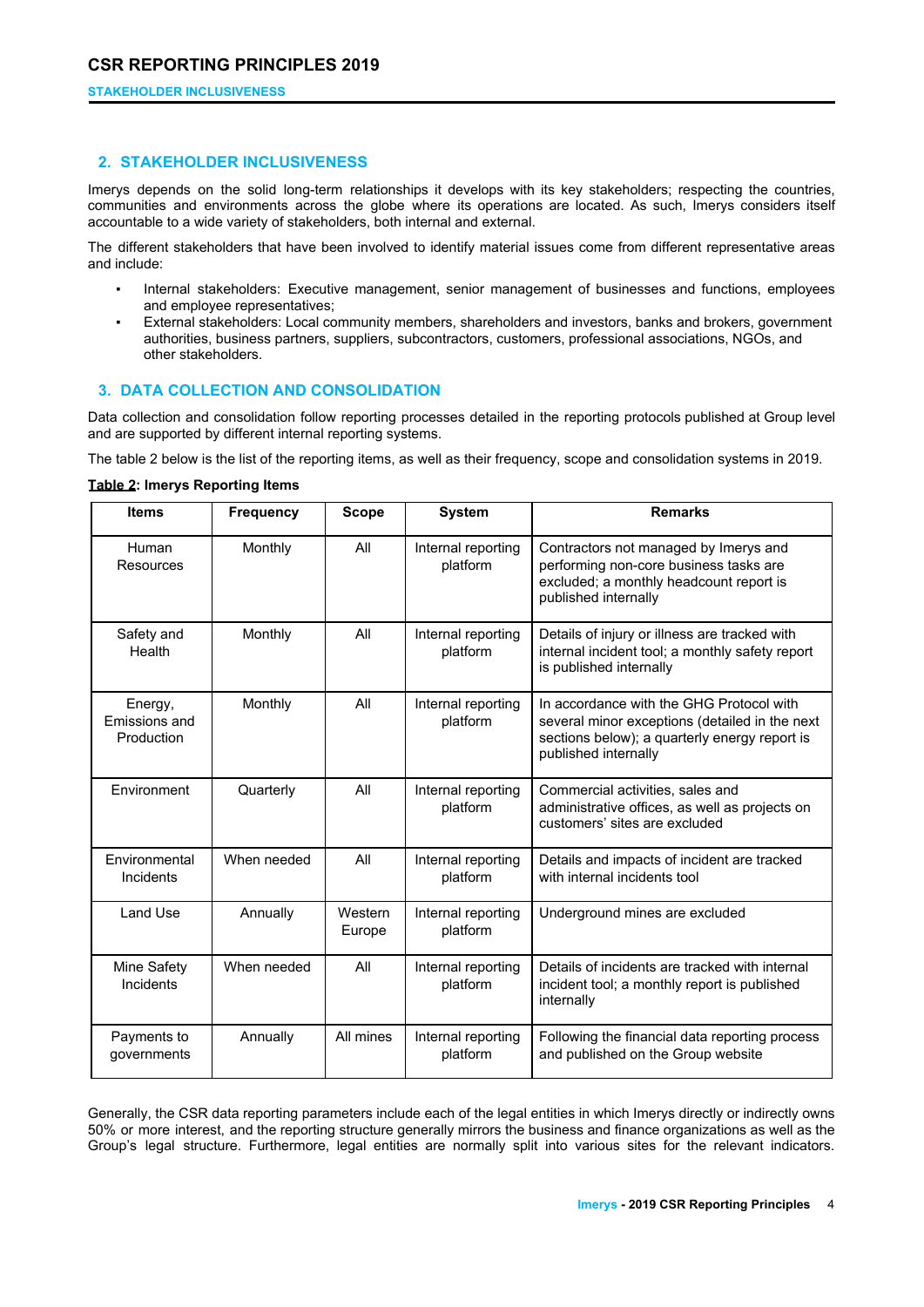## **STAKEHOLDER INCLUSIVENESS**

Modifications are occasionally made to this general framework to accommodate special circumstances in the operations.

The following is the detailed explanations of reporting perimeters and aspects adopted in Imerys:

- For **human resources**, For human resources, Imerys reports the data associated with permanent employees, expatriates, fixed-term employees, seasonal workers and apprentices as well as external employees (such as agency workers/contractors or vendors) for which Imerys has managerial authority, and/or can influence strongly and directly.
- For **health and safety**, Imerys reports on a monthly basis the data associated with Imerys employees (on Group company payroll) and non-Imerys employees (such as agency workers/contractors or vendors) for which Imerys has managerial authority, and/or can influence strongly and directly. The safety and health reporting obligation extends to operations, joint ventures, partnerships and other similar business arrangements in which Imerys owns a majority interest (>50% shares) and has operational control. Newly-acquired operations are normally included as of the date of acquisition. Newly built projects with turnkey contractors have been integrated when the responsibility for workplace safety is transferred to Imerys according to the legal and commercial terms and conditions. Newly built projects with a "turnkey" contract are included when the responsibility for workplace safety is transferred to Imerys according to the legal and commercial terms and conditions. Divested or discontinued operations have been excluded from reporting as of the date of discontinuation.
- For **environmental compliance, environmental management system, water and waste**, Imerys reports the data on all mining and production assets/facilities operated by Imerys on a quarterly basis. The term "assets operated by Imerys" excludes commercial activities, sales and administrative offices, and projects on customers' sites. The following points clarify certain water and waste issues specific to Imerys:
	- Several Imerys sites are ISO-14001 and/or EMAS (EU Eco-Management and Audit Scheme) certified. This is reported by the sites if the certification has been given or is still valid during the reporting period;
	- Water withdrawal data are reported for analysis of water used in Imerys operations. Water moved from the ground to the surface merely to maintain mines in good operating condition is not considered by the Group to be "used" in the Imerys operations and is, therefore, excluded from the reporting of water;
	- Some Imerys operations reuse or recycle water. The "recycled water" indicator was established to promote using water in a sustainable way at Imerys operations. It refers to the water that is used on site more than one time before it returns to the natural hydrologic system. For example, many Imerys operations pump water from a surface impoundment, use the water in the process, and then pump the water back to the surface impoundment. The cooling water supplied by third-party facilities (e.g., a customer's paper mill) and circulated back in a close loop is not counted as recycled water by Imerys operations;
	- Imerys mining operations remove overburden and separate minerals that are valuable from other materials. Such overburden and mineral solids (e.g., tailings, off-specification materials, etc.) are usually stored on or near production areas at the quarries since they may be useful in the future. In many cases, the overburden and mineral solids are used as backfilling or re-profiling materials in post-mining restoration work. For these reasons, they are not quantified and reported as "waste" by Imerys. Off-specification materials from the processing operations which are placed back in the Imerys quarries are counted as waste only when subject to regulatory requirements;
	- All countries in which Imerys operates have national environmental laws regulating waste. The national environmental laws of different countries apply different criteria to determine whether a waste will need special management because it is toxic, corrosive, explosive, flammable, reactive or otherwise dangerous to human health or the environment. Each operation follows the national environmental laws of the country in which it is operating to determine whether a specific waste is regulated as hazardous haste or non-hazardous waste. If some water-containing liquid is counted as waste (rather than wastewater) according to regulations, the reported quantity excludes the water content;
	- Fine is a direct penalty imposition. Fines do not include the costs payable to the regulatory authority bringing the action or the compensation claims arising from the outcome of the regular's action. They are reported in the quarter and the year that the fines were imposed.
- For **energy and emissions**, Imerys reports the data on all mining and production assets/facilities operated by Imerys on a monthly basis for the same scope as the other environmental data reporting parameters. Imerys aligns with the GHG Protocol<sup>2</sup> for its energy and  $CO<sub>2</sub>$  data reporting and consolidation with the following exceptions:
	- The GHG Protocol requires that all facilities within an organizational boundary are to be included in the reporting

<sup>&</sup>lt;sup>2</sup> The Greenhouse Gas Protocol (GHG Protocol) is the most widely used international accounting tool for government and business leaders to understand, quantify and manage greenhouse gas emissions. The GHG Protocol is managed in a partnership between the *World Resources Institute (WRI) and the World Business Council for Sustainable Development (WBCSD).*